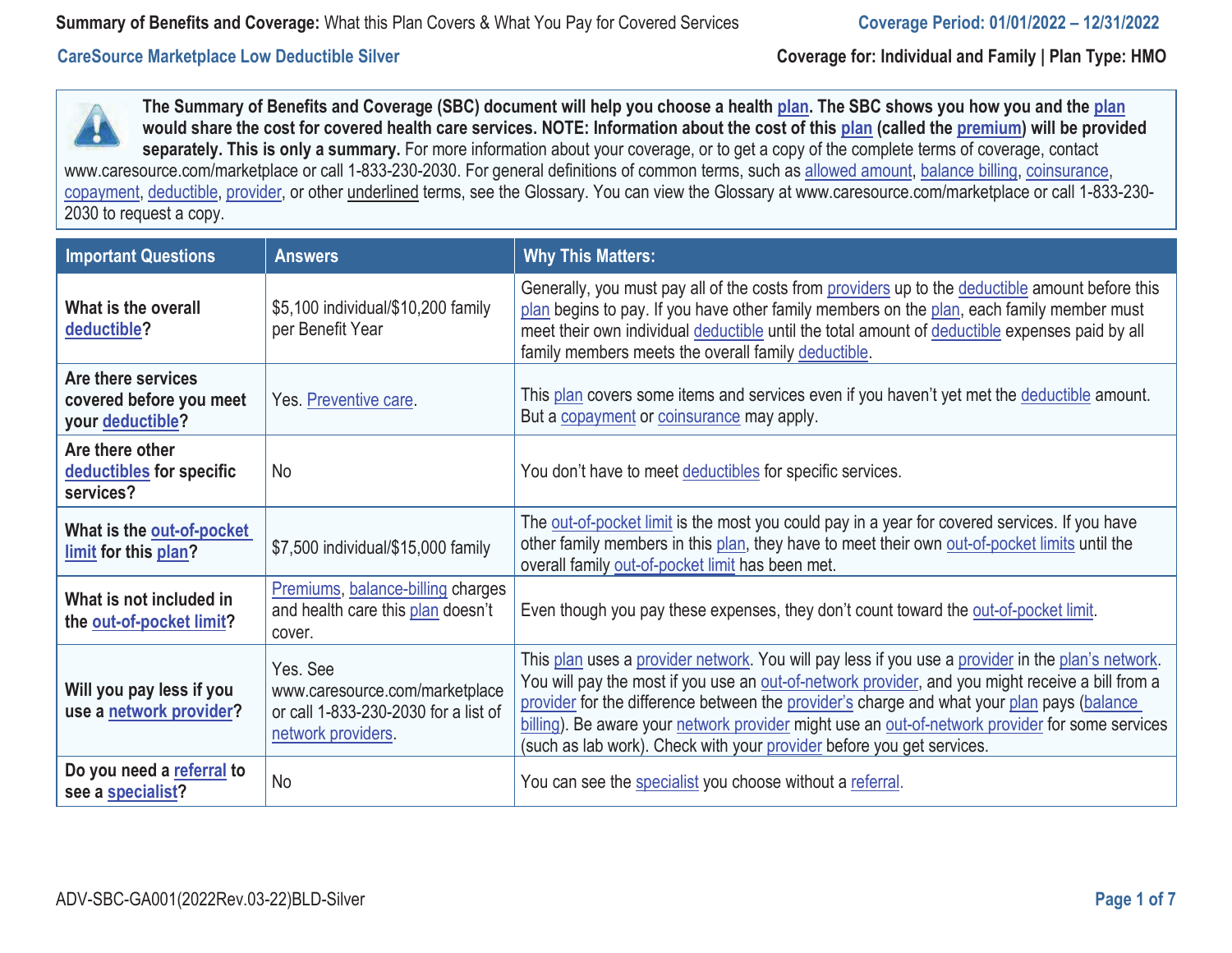|                                                    |                                                                                                                                          | <b>What You Will Pay</b>                            |                                                           | <b>Limitations, Exceptions, &amp; Other</b>                                                                                                                        |
|----------------------------------------------------|------------------------------------------------------------------------------------------------------------------------------------------|-----------------------------------------------------|-----------------------------------------------------------|--------------------------------------------------------------------------------------------------------------------------------------------------------------------|
| <b>Common Medical Event</b>                        | <b>Services You May Need</b>                                                                                                             | <b>Network Provider</b><br>(You will pay the least) | <b>Out-of-Network Provider</b><br>(You will pay the most) | Important Network Provider Information*                                                                                                                            |
| If you visit a health care<br>provider's office or | Zero Cost Telemedicine<br>Partner                                                                                                        | No charge                                           | Not covered                                               | Refer to your Evidence of Coverage                                                                                                                                 |
|                                                    | Primary care visit to treat an<br>injury or illness. Mental<br>health/substance abuse,<br>retail clinics, and all other<br>telemedicine. | $$25$ copay                                         | Not covered                                               | None                                                                                                                                                               |
| clinic                                             | <b>Specialist visit</b>                                                                                                                  | \$60 copay                                          | Not covered                                               | None                                                                                                                                                               |
|                                                    | <b>Preventive</b><br>care/screening/immunization                                                                                         | No charge                                           | Not covered                                               | You may have to pay for services that aren't<br>preventive. Ask your provider if the services<br>needed are preventive. Then check what<br>your plan will pay for. |
| If you have a test†                                | Diagnostic test (x-ray, blood<br>work)                                                                                                   | X-ray: \$200 copay after<br>deductible              | Not covered                                               | None                                                                                                                                                               |
|                                                    |                                                                                                                                          | Lab: 20% coinsurance<br>after deductible            |                                                           | None                                                                                                                                                               |
|                                                    | Imaging (CT/PET scans,<br>MRI <sub>s</sub> )                                                                                             | \$250 copay after<br>deductible                     | Not covered                                               | None                                                                                                                                                               |

\*For more information about limitations and exceptions, see the plan or policy document at www.caresource.com/marketplace or call 1-833-230-2030. †Prior authorization may be required, for more details see www.caresource.com/mp-GA-pa. ADV-SBC-GA001(2022Rev.03-22)BLD-Silver **Page 2 of 7**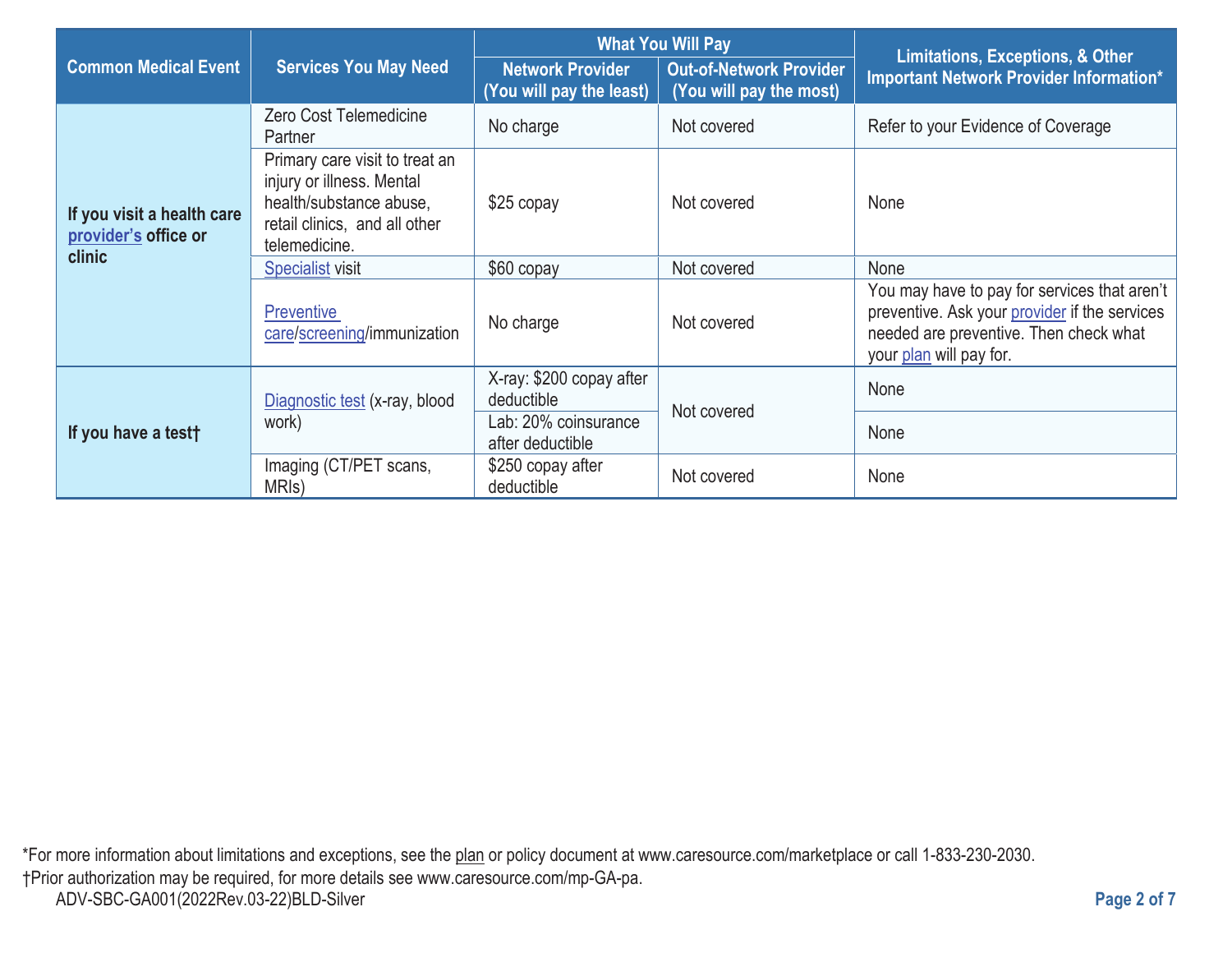|                                                                     |                                                   | <b>What You Will Pay</b>                                     |                                                           | <b>Limitations, Exceptions, &amp; Other</b>                                                                                                                                                                                 |  |
|---------------------------------------------------------------------|---------------------------------------------------|--------------------------------------------------------------|-----------------------------------------------------------|-----------------------------------------------------------------------------------------------------------------------------------------------------------------------------------------------------------------------------|--|
| <b>Common Medical Event</b>                                         | <b>Services You May Need</b>                      | <b>Network Provider</b><br>(You will pay the least)          | <b>Out-of-Network Provider</b><br>(You will pay the most) | <b>Important Network Provider Information*</b>                                                                                                                                                                              |  |
| If you need drugs                                                   | Preventive drugs                                  | Retail: No charge<br>Mail-Order: No charge                   | Not covered                                               | Retail: Up to a 90-day supply for Preventive,<br>Low-cost, Preferred brand, and Non-<br>preferred brand. Up to a 30-day supply for<br>Specialty. Costs shown are for a 30-day<br>supply. Copays for a 90-day supply will be |  |
|                                                                     | Low-cost drugs                                    | Retail: Up to \$20 copay<br>Mail-Order: Up to \$50<br>copay  | Not covered                                               |                                                                                                                                                                                                                             |  |
| to treat your<br>illness or<br>conditiont<br>More information about | Preferred brand drugs                             | Retail: Up to \$50 copay<br>Mail-Order: Up to \$125<br>copay | Not covered                                               | three times the shown amount.<br>Mail-Order: 90-day supply for Preventive,                                                                                                                                                  |  |
| prescription drug<br>coverage is available<br>at                    | Non-preferred brand drugs                         | Retail/Mail Order: 20%<br>coinsurance after<br>deductible    | Not covered                                               | Low-cost, Preferred brand, and Non-<br>preferred brand. Up to a 30-day supply<br>for Specialty drugs. Copays shown are                                                                                                      |  |
| www.caresource.com/<br>marketplace.                                 | Specialty drugs preferred                         | Retail/Mail Order: 45%<br>coinsurance after<br>deductible    | Not covered                                               | for a 90-day supply.<br>You may be required to use a lower cost<br>drug(s) prior to benefits under your<br>policy being available for certain<br>prescribed drugs.                                                          |  |
|                                                                     | Specialty drugs non-<br>preferred                 | Retail/Mail Order: 50%<br>coinsurance after<br>deductible    | Not covered                                               |                                                                                                                                                                                                                             |  |
| If you have outpatient                                              | Facility fee (e.g., ambulatory<br>surgery center) | 20% coinsurance after<br>deductible                          | Not covered                                               | None                                                                                                                                                                                                                        |  |
| surgery†                                                            | Physician/surgeon fees                            | 20% coinsurance after<br>deductible                          | Not covered                                               | None                                                                                                                                                                                                                        |  |
|                                                                     | <b>Emergency room care</b>                        | \$400 copay after<br>deductible                              | \$400 copay after<br>deductible                           | Emergency room copay or coinsurance is<br>waived if you are admitted to the hospital<br>directly from the Emergency Department.                                                                                             |  |
| If you need immediate<br>medical attention                          | <b>Emergency medical</b><br>transportation        | 20% coinsurance after<br>deductible                          | 20% coinsurance after<br>deductible                       | None                                                                                                                                                                                                                        |  |
|                                                                     | <b>Urgent care</b>                                | \$75 copay                                                   | \$75 copay                                                | If you receive services in addition to urgent<br>care, additional copayments, deductibles, or<br>coinsurance may apply.                                                                                                     |  |
| If you have a hospital<br>stay†                                     | Facility fee (e.g., hospital<br>room)             | \$500 copay after<br>deductible                              | Not covered                                               | None                                                                                                                                                                                                                        |  |
|                                                                     | Physician/surgeon fees                            | \$500 copay after<br>deductible                              | Not covered                                               | Copay included in facility fee; 1 visit per<br>physician per day                                                                                                                                                            |  |

\*For more information about limitations and exceptions, see the plan or policy document at www.caresource.com/marketplace or call 1-833-230-2030.

†Prior authorization may be required, for more details see www.caresource.com/mp-GA-pa.

ADV-SBC-GA001(2022Rev.03-22)BLD-Silver **Page 3 of 7**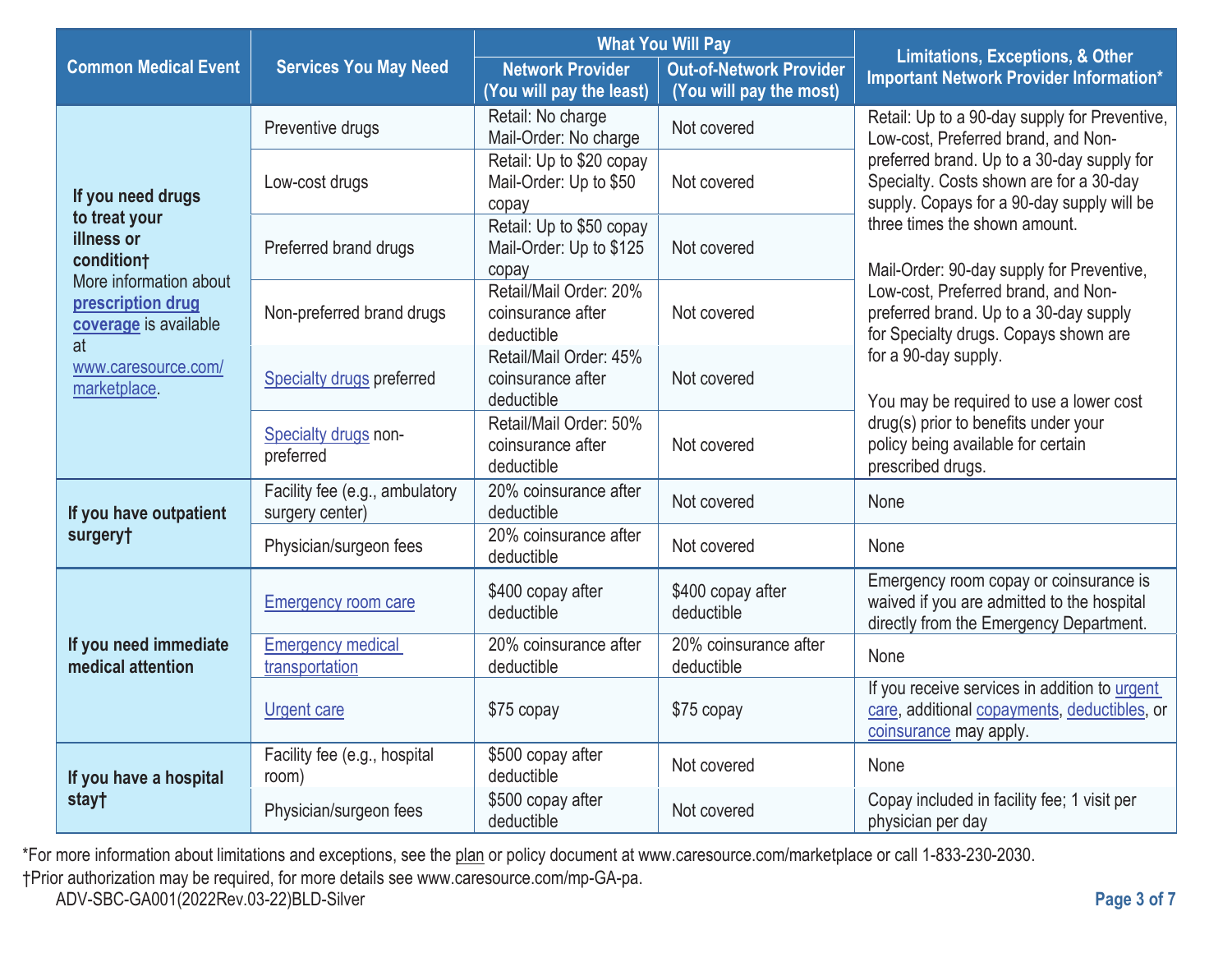|                                                                                     |                                                            | <b>What You Will Pay</b>                                                                                    |                                                           |                                                                                                                                                                                  |  |
|-------------------------------------------------------------------------------------|------------------------------------------------------------|-------------------------------------------------------------------------------------------------------------|-----------------------------------------------------------|----------------------------------------------------------------------------------------------------------------------------------------------------------------------------------|--|
| <b>Common Medical Event</b>                                                         | <b>Services You May Need</b>                               | <b>Network Provider</b><br>(You will pay the least)                                                         | <b>Out-of-Network Provider</b><br>(You will pay the most) | <b>Limitations, Exceptions, &amp; Other</b><br><b>Important Network Provider Information*</b>                                                                                    |  |
| If you need mental<br>health, behavioral<br>health, or substance<br>abuse services† | <b>Outpatient services</b>                                 | \$25 copay for office<br>visits and 20%<br>coinsurance after<br>deductible for other<br>outpatient services | Not covered                                               | None                                                                                                                                                                             |  |
|                                                                                     | Inpatient services                                         | \$500 copay after<br>deductible                                                                             | Not covered                                               | None                                                                                                                                                                             |  |
|                                                                                     | Office visits                                              | \$60 copay                                                                                                  | Not covered                                               | Cost sharing does not apply for preventive                                                                                                                                       |  |
| If you are pregnant                                                                 | Childbirth/delivery/facility<br>professional services†     | \$500 copay after<br>deductible                                                                             | Not covered                                               | services. Depending on the type of<br>services, coinsurance may apply. Maternity<br>care may include tests and services<br>described elsewhere in the SBC (i.e.,<br>ultrasound). |  |
|                                                                                     | Childbirth/delivery facility<br>services†                  | \$500 copay after<br>deductible                                                                             | Not covered                                               | Your cost for inpatient services only. See<br>above for physician delivery charges.                                                                                              |  |
|                                                                                     | Home health care†                                          | 20% coinsurance after<br>deductible                                                                         | Not covered                                               | 120 visits per Benefit Year. Refer to your<br>Evidence of Coverage for additional<br>information.                                                                                |  |
|                                                                                     | <b>Rehabilitation services</b> <sup>†</sup>                |                                                                                                             |                                                           |                                                                                                                                                                                  |  |
| If you need help<br>recovering or have<br>other special health<br>needs             | Physical/Occupational<br>therapy                           | \$25 copay                                                                                                  | Not covered                                               | PT, OT, ST, Manipulation therapy, Post-<br>cochlear implant aural therapy, and                                                                                                   |  |
|                                                                                     | Speech/Post-cochlear<br>implant aural therapy              | 20% coinsurance after<br>deductible                                                                         | Not covered                                               | Cognitive limited to 40 visits each per<br>Benefit Year                                                                                                                          |  |
|                                                                                     | All other services                                         | 20% coinsurance after<br>deductible                                                                         | Not covered                                               |                                                                                                                                                                                  |  |
|                                                                                     | Habilitation services†<br>Physical/Occupational<br>therapy | \$25 copay                                                                                                  | Not covered                                               | 40 combined visits per Benefit Year                                                                                                                                              |  |
|                                                                                     | Speech therapy                                             | 20% coinsurance after<br>deductible                                                                         | Not covered                                               | 40 combined visits per Benefit Year                                                                                                                                              |  |
|                                                                                     | Audiology                                                  | 20% coinsurance after<br>deductible                                                                         | Not covered                                               | 40 combined visits per Benefit Year                                                                                                                                              |  |

\*For more information about limitations and exceptions, see the plan or policy document at www.caresource.com/marketplace or call 1-833-230-2030.

†Prior authorization may be required, for more details see www.caresource.com/mp-GA-pa.

ADV-SBC-GA001(2022Rev.03-22)BLD-Silver **Page 4 of 7**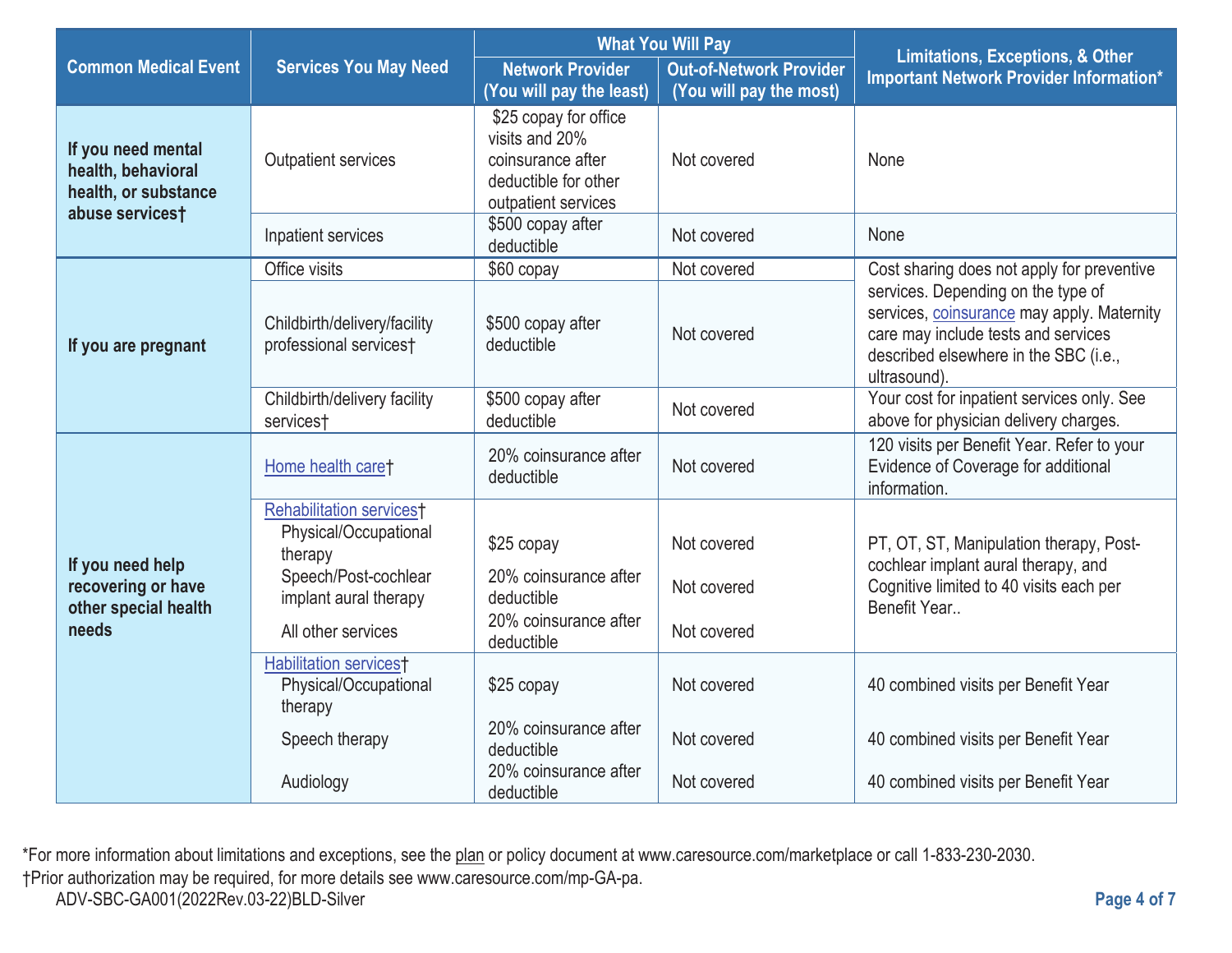|                                           |                                                                         | <b>What You Will Pay</b>                            |                                                           | <b>Limitations, Exceptions, &amp; Other</b>                                                                                                   |
|-------------------------------------------|-------------------------------------------------------------------------|-----------------------------------------------------|-----------------------------------------------------------|-----------------------------------------------------------------------------------------------------------------------------------------------|
| <b>Common Medical Event</b>               | <b>Services You May Need</b>                                            | <b>Network Provider</b><br>(You will pay the least) | <b>Out-of-Network Provider</b><br>(You will pay the most) | Important Network Provider Information*                                                                                                       |
|                                           | Manipulation therapy                                                    | 20% coinsurance after<br>deductible                 | Not covered                                               | Manipulation therapy limited to 40 combined<br>visits per Benefit Year.                                                                       |
|                                           | Autism spectrum disorder<br>services†                                   |                                                     |                                                           |                                                                                                                                               |
|                                           | Physical/Occupational<br>Therapy, Adaptive<br><b>Behavior Treatment</b> | $$25$ copay                                         | Not covered                                               | PT, OT 40 visits each per Benefit Year. ABT<br>includes Applied Behavior Analysis (ABA).                                                      |
|                                           | Speech Therapy                                                          | 20% coinsurance after<br>deductible                 | Not covered                                               | <b>Combined limit with Habilitative Services</b>                                                                                              |
|                                           | Skilled nursing caret                                                   | \$500 copay after<br>deductible                     | Not covered                                               | 60 Day limit per Benefit Year                                                                                                                 |
|                                           | Durable medical equipment                                               | 20% coinsurance after<br>deductible                 | Not covered                                               | Refer to your Evidence of Coverage                                                                                                            |
|                                           | Hospice services                                                        | 20% coinsurance after<br>deductible                 | Not covered                                               | Refer to your Evidence of Coverage                                                                                                            |
|                                           | Children's eye exam                                                     | No charge                                           | Not covered                                               | 1 routine eye exam per Benefit Year                                                                                                           |
| If your child needs<br>dental or eye care | Children's eyewear                                                      | No charge                                           | Not covered                                               | Limited to one pair of glasses or contact<br>lenses per Benefit Year. If medically<br>necessary, a replacement pair of glasses is<br>allowed. |
|                                           | Children's dental check-up                                              | No charge                                           | Not covered                                               | 2 check-ups per Benefit Year. Additional<br>benefits available. Refer to your Evidence of<br>Coverage                                         |

\*For more information about limitations and exceptions, see the plan or policy document at www.caresource.com/marketplace or call 1-833-230-2030. †Prior authorization may be required, for more details see www.caresource.com/mp-GA-pa. ADV-SBC-GA001(2022Rev.03-22)BLD-Silver **Page 5 of 7**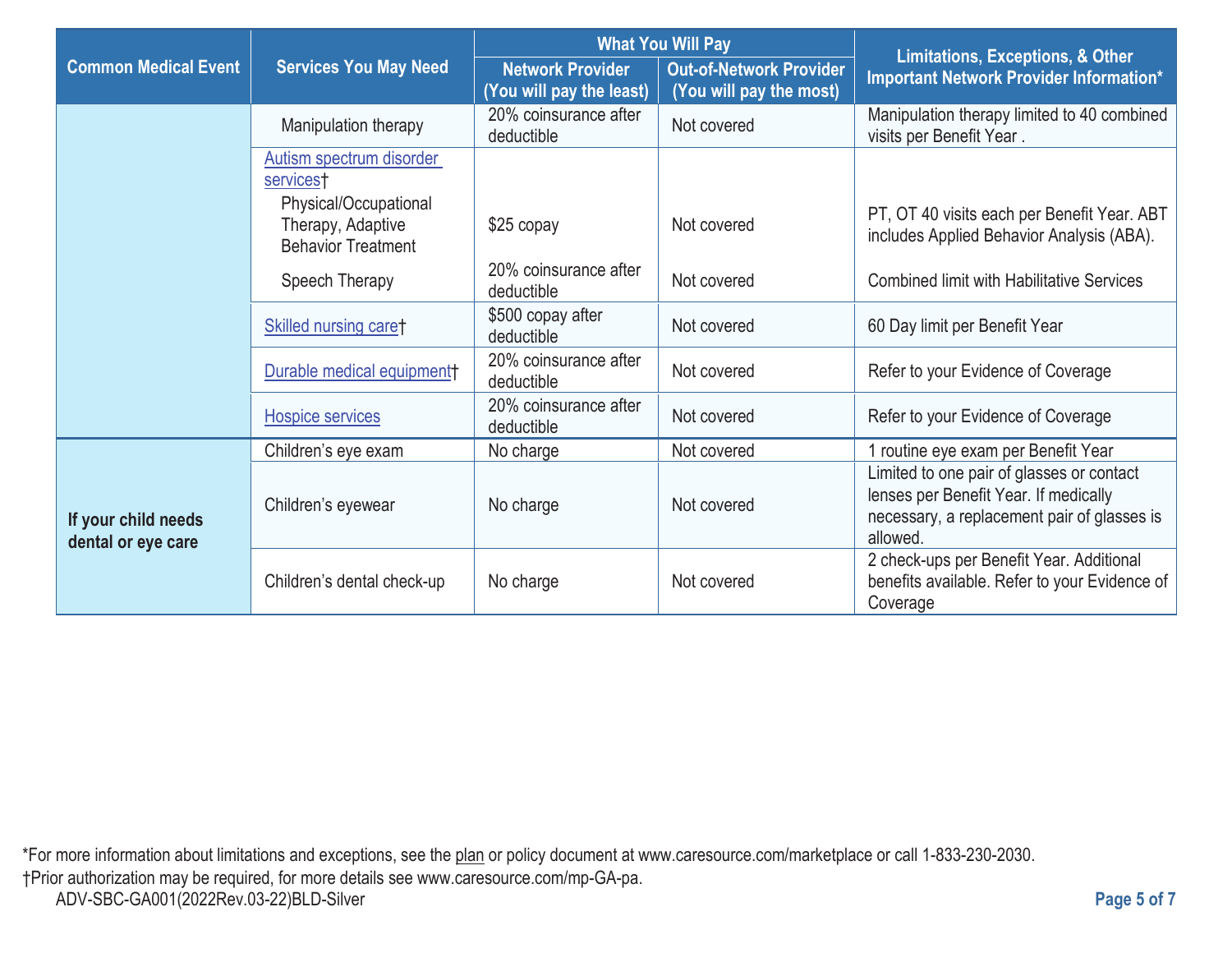**Excluded Services & Other Covered Services:** 

| Services Your <u>Plan</u> Generally Does NOT Cover (Check your policy or <u>plan</u> document for more information and a list of any other <u>excluded services</u> .) |                                                                                                                         |                                                                                                                              |  |  |
|------------------------------------------------------------------------------------------------------------------------------------------------------------------------|-------------------------------------------------------------------------------------------------------------------------|------------------------------------------------------------------------------------------------------------------------------|--|--|
| Abortion (Except in cases of rape, incest, or<br>when the life of the mother is endangered)<br>Acupuncture<br><b>Bariatric surgery</b>                                 | Chiropractic care<br>$\bullet$<br>Dental care (Adult)<br><b>Hearing Aids</b><br>Infertility treatment<br>Long term care | Non-emergency care when traveling outside the U.S<br>• Private duty nursing<br>Routine eye care (Adult)<br>Routine foot care |  |  |
| Other Covered Services (Limitations may apply to these services. This isn't a complete list. Please see your plan document.)                                           |                                                                                                                         |                                                                                                                              |  |  |

• Cosmetic surgery

 $\bullet$  Weight loss programs

Your Rights to Continue Coverage: There are agencies that can help if you want to continue your coverage after it ends. The contact information for those agencies is: 1-800-656-2298. Other coverage options may be available to you, too, including buying individual insurance coverage through the Health Insurance Marketplace. For more information about the Marketplace, visit [www.HealthCare.gov](https://www.HealthCare.gov) or call 1-800-318- 2596.

Your Grievance and Appeals Rights: There are agencies that can help if you have a complaint against your plan for a denial of a claim. This complaint is called a grievance or appeal. For more information about your rights, look at the explanation of benefits you will receive for that medical claim. Your plan documents also provide complete information on how to submit a claim, appeal, or a grievance for any reason to your plan. For more information about your rights, this notice, or assistance, contact: Georgia Department of Insurance: 1-800-656-2298.

## **Does this plan provide Minimum Essential Coverage? Yes**

Minimum Essential Coverage generally includes plans, health insurance available through the Marketplace or other individual market policies, Medicare, Medicaid, CHIP, TRICARE, and certain other coverage. If you are eligible for certain types of Minimum Essential Coverage, you may not be eligible for the premium tax credit.

## **Does this plan meet the Minimum Value Standards? Not Applicable**

If your plan doesn't meet the Minimum Value Standards, you may be eligible for a premium tax credit to help you pay for a plan through the Marketplace.

# **Language Access Services:**

Spanish (Español): Para obtener asistencia en Español, llame al 1-833-230-2030

Tagalog (Tagalog): Kung kailangan ninyo ang tulong sa Tagalog tumawag sa 1-833-230-2030

Chinese (中文): 如果需要中文的帮助, 请拨打这个号码 1-833-230-2030

Navajo (Dine): Dinek'ehgo shika at'ohwol ninisingo, kwiijigo holne' 1-833-230-2030.

*To see examples of how this plan might cover costs for a sample medical situation, see the next section.* 

**PRA Disclosure Statement:** According to the Paperwork Reduction Act of 1995, no persons are required to respond to a collection of information unless it displays a valid OMB control number. The valid OMB control number for this information collection is **0938-1146**. The time required to complete this information collection is estimated to average **0.08** hours per response, including the time to review instructions, search existing data resources, gather the data needed, and complete and review the information collection. If you have comments concerning the accuracy of the time estimate(s) or suggestions for improving this form, please write to: CMS, 7500 Security Boulevard, Attn: PRA Reports Clearance Officer, Mail Stop C4-26-05, Baltimore, Maryland 21244-1850.

\*For more information about limitations and exceptions, see the plan or policy document at www.caresource.com/marketplace or call 1-833-230-2030.

ADV-SBC-GA001(2022Rev.03-22)BLD-Silver **Page 6 of 7**  †Prior authorization may be required, for more details see www.caresource.com/mp-GA-pa.